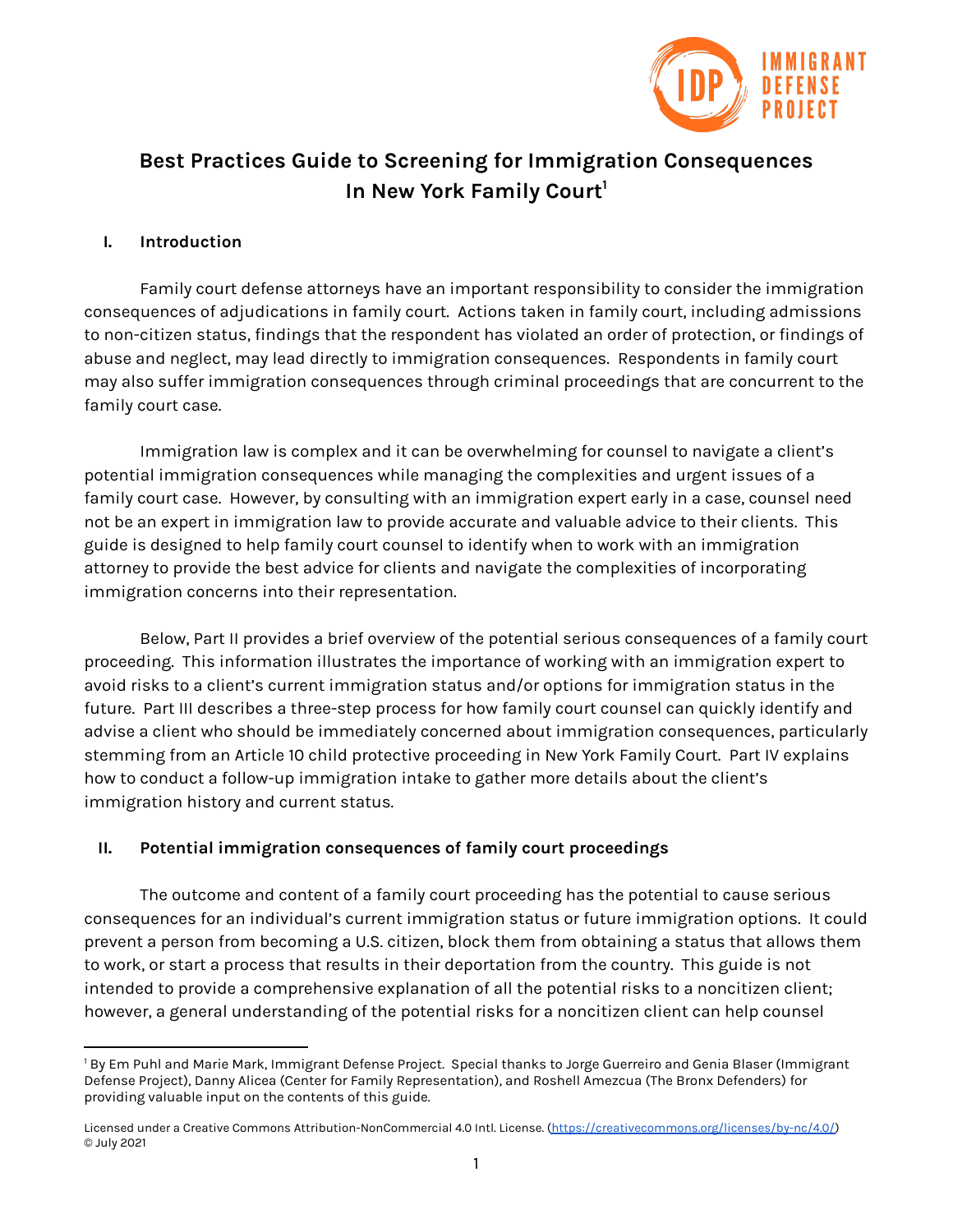

prioritize avoiding immigration consequences when possible. For more details about the possible impact of New York Family Court proceedings on a non-citizen, see the New York State Advisory Council on Immigration Issues in Family Court's *Memorandum on Adverse Consequences to Family Court Dispositions*. 2

The Advisory Council on Immigration Issues lays out four types of legal immigration consequences as a result of a New York Family Court proceeding. Broadly speaking, these immigration consequences can fall into four categories of legal risks to a client:

- 1) Some family court outcomes, such as a finding that an individual violated an order of protection, might cause a client to become **deportable** and lose an immigration status that they currently have.
- 2) A client could be denied future access to a visa or green card because certain admissions during or outcomes of a family court case have caused the applicant to become **inadmissible**.
- 3) An immigration agency may deny future applications for statuses such as U.S. citizenship, asylum, or cancellation of removal because certain admissions during or outcomes of a family court case have made the client otherwise **ineligible** for the immigration status.
- 4) Findings by a family court can also be used by an immigration agency to deny any benefit based on the agency's **discretion** authority.

In addition to these legal risks, a family court case may cause a client to face a practical risk of being arrested and detained by ICE (and subsequently deported). This risk increases if family court proceedings trigger collateral criminal court proceedings or if the client is arrested by local police as a result of not complying with family court orders.

A client may face one or many of these consequences, which require in-depth knowledge of the interaction between immigration law and family law. For counsel who do not have the time or resources to gather this knowledge independently, it is important to consult with an immigration expert to provide accurate and timely advice to a client. By incorporating immigration concerns into family court practice, counsel can better provide diligent, zealous, and creative representation.

# **III. First intake**

There are, of course, many tasks to complete in an initial meeting with a client who has a pending abuse and neglect proceeding. These first conversations may be constrained by time and the emotional trauma of the client, whose primary concern is reuniting with the child. Because of this, counsel's primary goal during the first intake is to determine whether the client is a U.S. citizen.

<sup>2</sup> Advisory Council on Immigration Issues in Family Court, *Adverse Consequences to Family Court Dispositions* (Oct. 27, 2017), available at [https://www.immigrantdefenseproject.org/wp-content/uploads/AdverseConsequences-GuidanceMemoCharftGlossary1.pdf.](https://www.immigrantdefenseproject.org/wp-content/uploads/AdverseConsequences-GuidanceMemoCharftGlossary1.pdf)

Licensed under a Creative Commons Attribution-NonCommercial 4.0 Intl. License. [\(https://creativecommons.org/licenses/by-nc/4.0/\)](https://creativecommons.org/licenses/by-nc/4.0/) © July 2021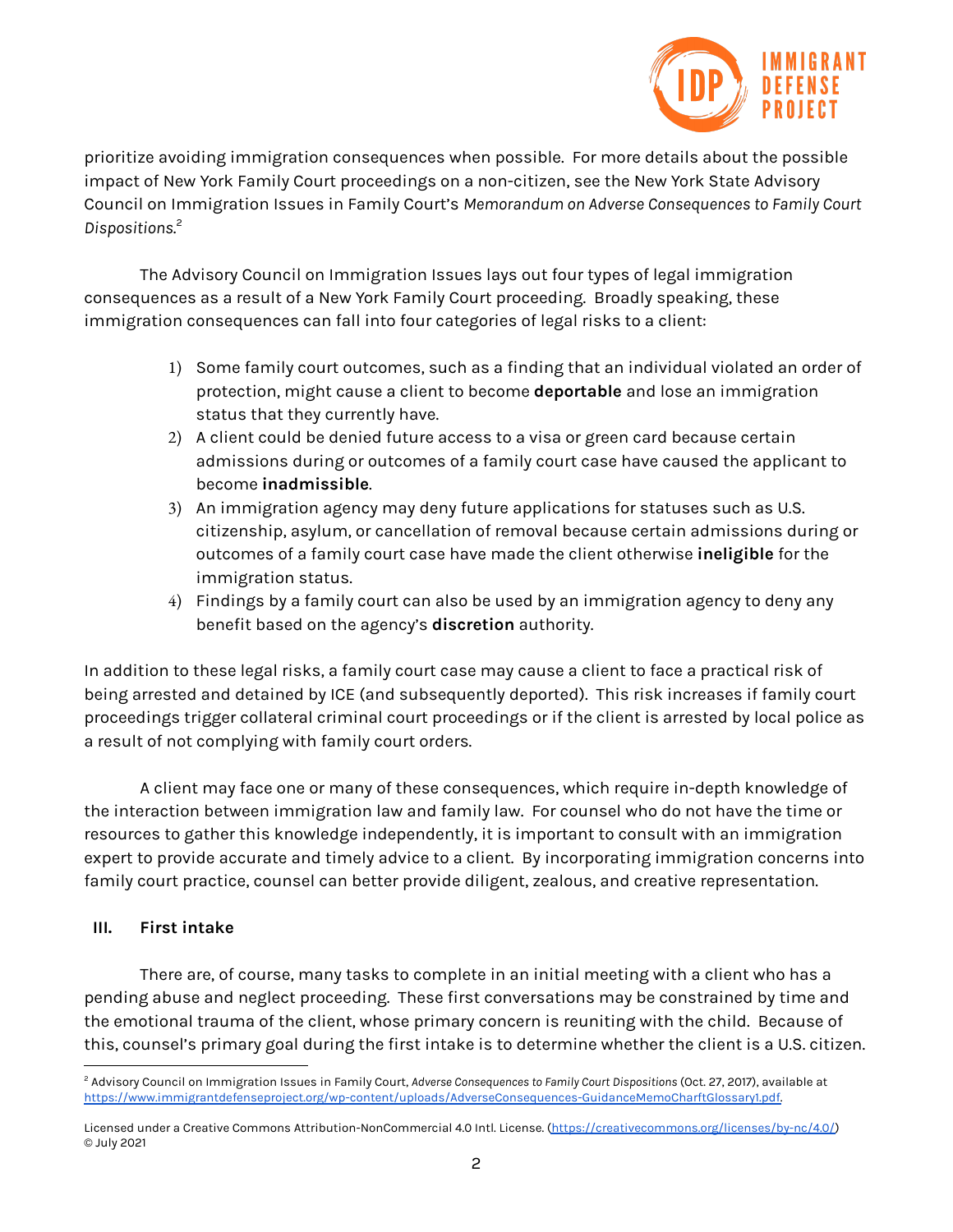

If a client is not a U.S. citizen, counsel should identify if there are other legal processes happening in the client's life, to understand how urgently the client's family court case might impact the client's immigration situation. It will also help determine whether it is necessary to seek immigration advice immediately. If the client also has an open criminal case or a pending immigration matter, counsel should collect contact information for any attorneys who are representing the client in those matters. Finally, an initial intake should include brief introductory advice flagging that the client's immigration situation might be impacted by the family court case and needs to be discussed with counsel in more detail in the future.

## *Step 1: Determine whether the client is a U.S. citizen*

The accompanying flowchart contains questions to help counsel identify relevant urgent immigration issues in each client's case. In particular, counsel should ask where the client was born (Question 1) and, if not born in the United States, whether the client currently has any immigration status (Question 2).

**IMPORTANT:** The only way to determine if a client is a U.S. citizen is to ask every client the open-ended question: "Where were you born?" This is important, because, other than a birth certificate, U.S. passport, or certificate of naturalization/citizenship, there are no external indicators of U.S. citizenship.

**It is important not to assume** that a client is or is not a U.S. citizen because of their preferred language, their education level, their perceived race or ethnicity, or because they might have a driver's license or social security number. Conversations about immigration status can be uncomfortable, especially in the context of the current political climate. Because of this, it is important to ask each client "Where were you born?" and to try to avoid sending any implicit negative messages that might be received by the client who hears this question.

Any person who is born in the United States or U.S. territories is a U.S. citizen and so should not be concerned with immigration consequences. Additionally, a person born outside of the United States may become a U.S. citizen by going through the legal naturalization process or by acquiring or deriving U.S. citizenship through their parents. It is important for counsel to build trust with the client by explaining why this information is necessary and that it is essential for protecting their interests in family court.

**NOTE:** While naturalized U.S. citizens generally are not at risk of immigration consequences, there are special considerations for respondents who have naturalized during the period of time during which conduct against a child is alleged in family court proceedings. Counsel should be aware of the date when the client naturalized to become a U.S. citizen as well as the dates of alleged

Licensed under a Creative Commons Attribution-NonCommercial 4.0 Intl. License. [\(https://creativecommons.org/licenses/by-nc/4.0/\)](https://creativecommons.org/licenses/by-nc/4.0/) © July 2021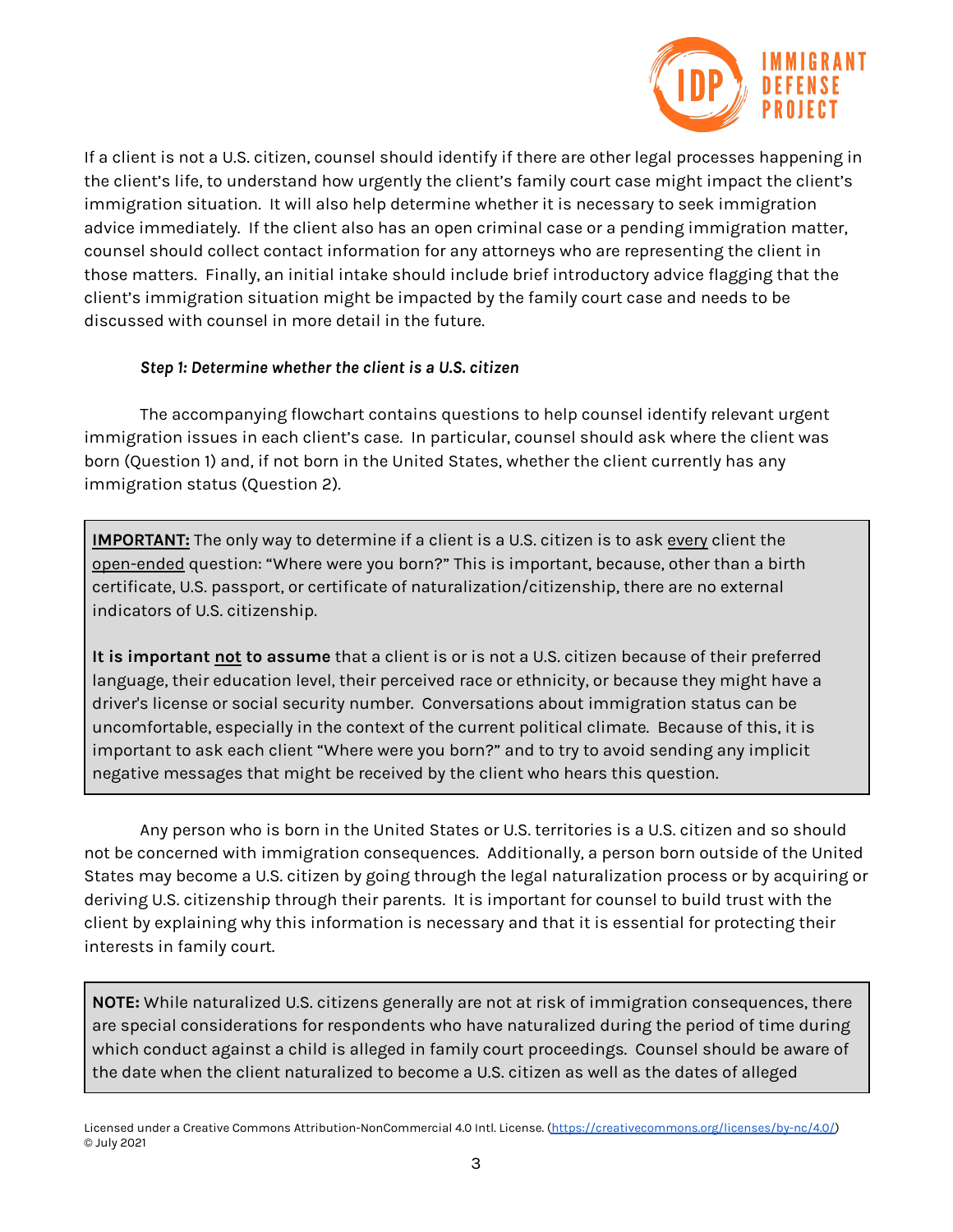

conduct by the client in any family court documents. It is important to speak with an immigration expert on how to best advocate for immigration-safe findings for clients whose naturalization post-dates the alleged conduct.

If an individual is unsure about their immigration status or whether they are a U.S. citizen, counsel can consult with an immigrant expert. If necessary, counsel can later refer the client to a legal services provider to do a consultation. In most situations, counsel should simply trust the client's statement that they are a U.S. citizen.

## *Step 2: Identify pending criminal or immigration matters*

If the client is not a U.S. citizen by birth or other means, counsel should next screen for any current pending matters in the client's life that might be complicated by an on-going family court proceeding. Question 3 of the flowchart has a series of brief sub-questions to identify these issues. In general, counsel should confirm whether the client is subject to any criminal proceedings in connection to or separate from the family court case, in order to coordinate with criminal defense counsel. A pending family court case could also impact a variety of pending immigration proceedings, such as applications for an immigration benefit (see sidebar for an explanation of immigration benefits), a removal case in Immigration Court (colloquially called a "deportation" case), or an upcoming appointment to check in with an officer at Immigration and Customs Enforcement (ICE) or Customs and Border Protection (CBP or "Border Patrol"). Family court counsel should coordinate with the client's immigration representative to help litigate the family court case in a way that addresses any urgent immigration timelines.

**NOTE:** There are many types of immigration "benefits" that people could already have or be eligible to receive in the future. The most well-known is lawful permanent residence, otherwise known as a "green card." Other common benefits include asylum, Deferred Action for Childhood Arrivals (DACA), the U visa for victims of crimes, the T visa for victims of trafficking, or protection under the Violence Against Women Act (VAWA). A lawful permanent resident can also apply to become a U.S. citizen through a process called "naturalization." This is not an exclusive list of possible benefits and clients should consult with an immigration attorney for a full consultation regarding their eligibility for immigration benefits.

Finally, counsel should ask the client if they have plans to travel outside of the United States or if they plan to submit an application with an immigration agency while the family court case is pending. This is an important question to ask because abuse and neglect proceedings may cause immigration authorities to take action that negatively affects their immigration status.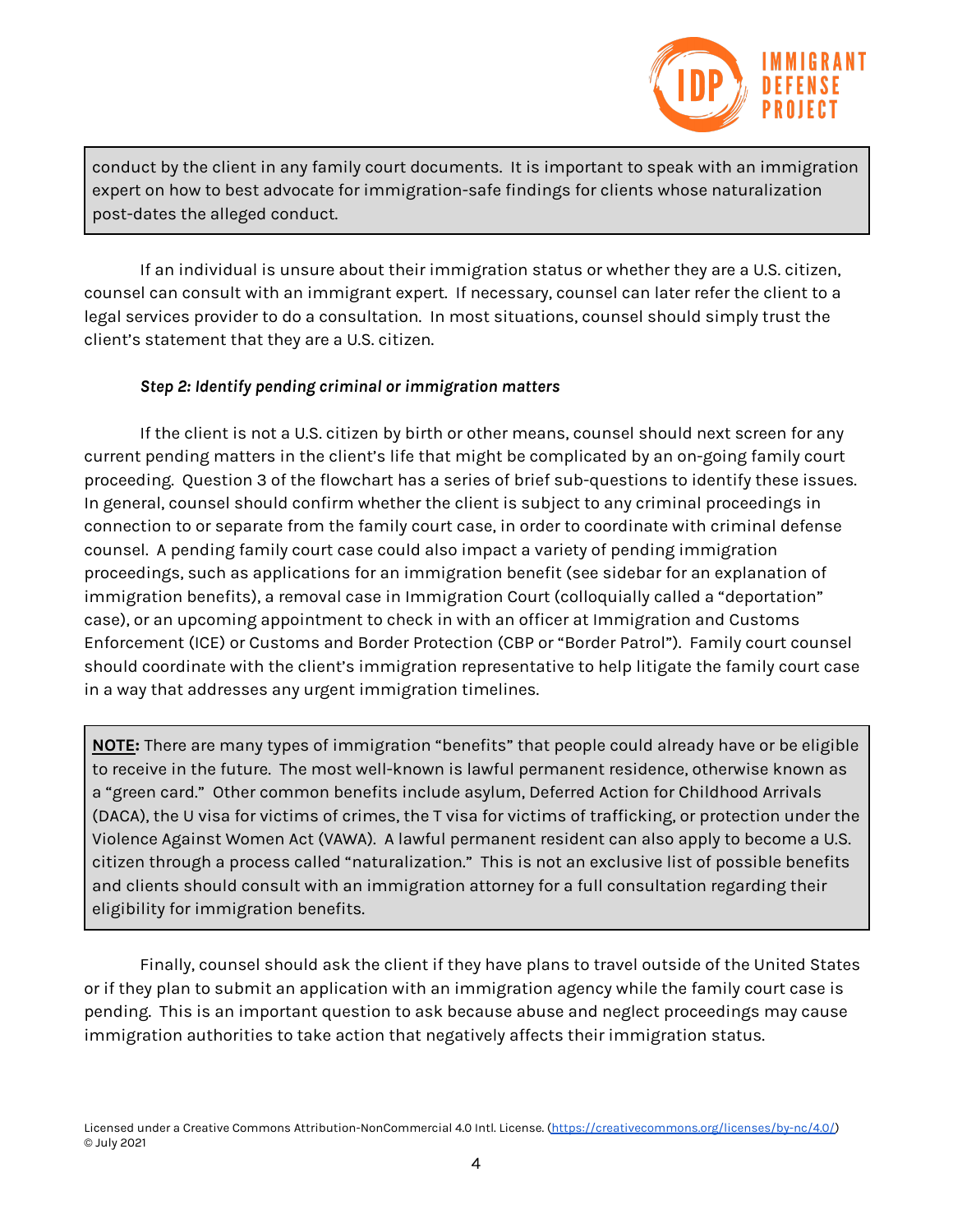

# *Step 3: Provide initial advice client about immigration consequences and identify relevant counsel for coordination*

If any of the above issues are present in a noncitizen client's situation, it is important for family court counsel to reach out to any criminal or immigration counsel involved in those matters as soon as practicable to start coordinating the family court strategy with those in the concurrent matters. Counsel should also provide initial advice to the client that explains how a family court case could impact the relevant issue in their situation and give the client the general advice handout at Appendix D. This advice might change throughout the course of proceedings and counsel should continue to advise the client on these issues as the case progresses. The appendix of this guide contains advice handouts that counsel can provide to the client on the issues relevant to their case. It is important for Family Court counsel to meet with the client at a later time to interview them about their immigration history and to reach out to the Immigrant Defense Project or other relevant immigration counsel to seek advice on possible immigration consequences.

If an initial intake does not identify any urgent criminal or immigration issues for the client, the consequences of the Family Court case are less immediate but should still factor into the long-term strategy of the proceeding. Counsel will need to provide specific advice on the immigration consequences of the family court contact later in the case, especially while advising on any pivotal decisions during the case and prior to accepting any negotiated disposition. During the initial intake, counsel can inform the client that they will be discussing their immigration situation in more detail in the future to minimize any potential impact on the client's immigration situation. Counsel should also advise the client to inform them of any new developments in their immigration situation during the case, including contemplating filing an immigration application, plans to travel abroad, or an arrest by police or immigration officers. Family court counsel should also schedule a subsequent appointment as soon as practicable to meet with the client to gather more complete details about the client's immigration history. Counsel should then coordinate with the Immigrant Defense Project or other relevant immigration counsel to seek advice on immigration consequences and follow-up with the client to provide immigration advice throughout the case.

**REMEMBER:** There are important steps to take for all noncitizen clients, regardless of their immigration situation:

- Avoid stating on the record that the client is not a U.S. citizen and do not state their specific immigration status or place of birth.
- Avoid the issuance of an order of protection against the client, if possible. Instead, negotiate for a "short order" to be issued.
- Set up a time to do a complete intake as soon as possible.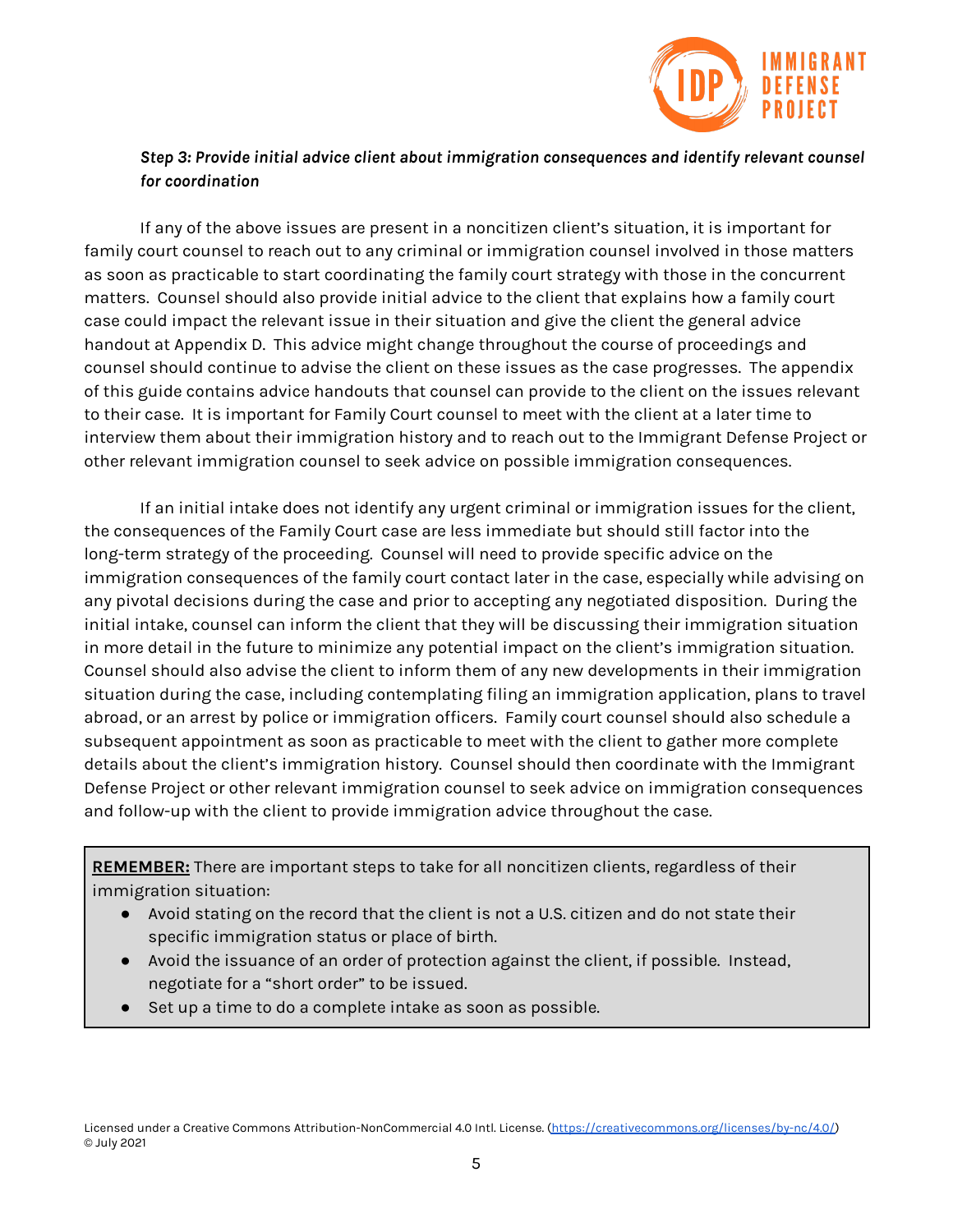

## **IV. Follow-up immigration intake**

Immigration laws are complex and a client may be unable to share all relevant details about their immigration history and current status during the brief initial intake. Therefore, it is important for family court counsel to schedule a follow-up appointment with the client to have a more detailed conversation about their immigration history. The information collected during this client intake will enable family court counsel to later get accurate advice from an immigration attorney about the immigration impact of decisions made during the client's family court case. If counsel has identified urgent issues in the client's situation during the initial intake, the follow-up intake should be scheduled as soon as possible. This intake might be scheduled later on in the family court case for clients who do not have any urgent criminal or immigration issues to resolve during the pendency of the Article 10 case in New York Family Court; regardless, it is still important to involve an immigration attorney early in the case.

The goal of the follow-up immigration intake is to learn more details about the client's immigration history and current status. In general, family court counsel should gather information about all of the client's entries into the United States, including the dates and how they entered the country. While the most recent entry is typically the most relevant, prior entries may also be pivotal to assessing the client's immigration options.

**NOTE:** There are many possible ways to enter the United States through a port of entry (i.e. an airport, a land border crossing, or seaport with a customs post), with or without some type of visa.

A person may have:

- entered the country through an official port of entry with a temporary visa (e.g. tourist visa, student visa, etc.), as a refugee, or as a lawful permanent resident with an immigrant visa;
- entered through an official port of entry without a visa because they are Canadian or are a citizen of a country that participates in the Visa Waiver Program;
- been "waived" through an official port of entry without being required to show an immigration document, either on foot or in a car (this is more common for people who came as children) or at an airport (this is more common for people who came many years ago and traveled as children with an adult holding a temporary visa);
- Traveled to a port of entry and asked the customs official if they could apply for asylum;

Alternatively, a person may have crossed the border without passing through an official port of entry, either on foot or in a vehicle.

Counsel should also learn more about the client's current immigration status, including if they are currently undocumented because they entered without inspection, overstayed a visa, or had a previous status taken away by an immigration judge. If the client currently has a valid visa, green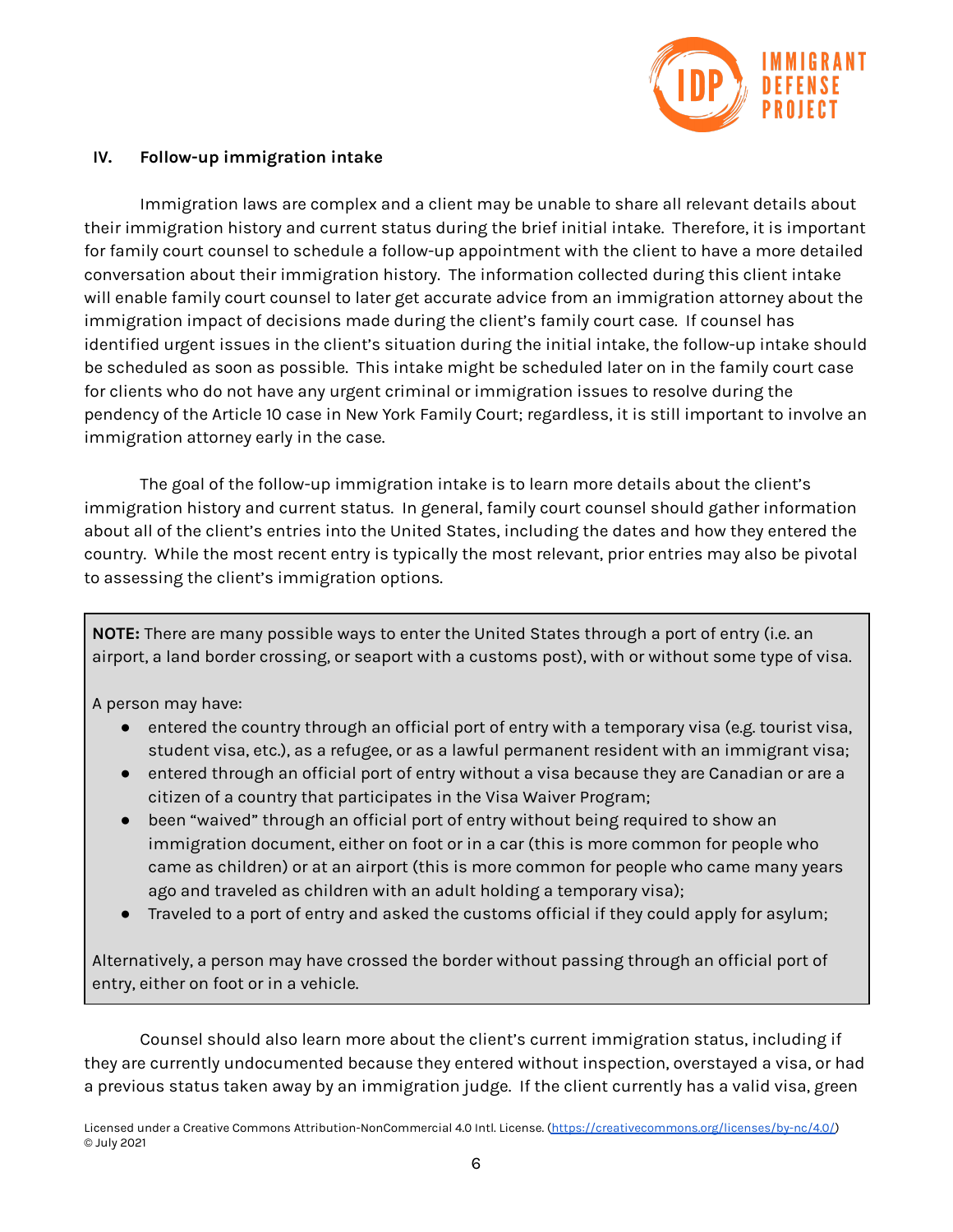

card or other lawful status, counsel should ask how and when they obtained it. It is also important to ask all clients if they plan to apply for any immigration benefit in the future, including applying for naturalization to become a U.S. citizen. Finally, it is important to get the client's full criminal history, including any arrests or tickets, and the outcomes of any criminal cases, including those which have been sealed. An intake script has been provided at Appendix B as a starting point for this conversation.

Note that every person's immigration situation is different and counsel should dedicate a block of time to conduct this intake. Counsel should use the intake script at Appendix B as a guide and prepare for a conversation where the client may not be able to provide linear or straight-forward answers to many of the questions in the intake script. Some clients may have entered the United States through a lawful process and maintained an immigration status throughout this time. Others may have always been undocumented in the United States and might not have any options for obtaining an immigration status in the future. Others may have had different types of immigration status or been in and out of immigration status, which may have involved a variety of applications submitted to immigration agencies or in immigration court proceedings. Some clients might not know what type of application was filed on their behalf or what was the outcome of said application, either because a family member or caretaker filed applications when they were children or because of a lack of communication with the representative who prepared the application.

It is important for family court counsel to gather copies of any documents related to any current or past immigration status and any pending or past proceeding with an immigration agency, if the client has these. Many times these documents will help immigration counsel determine the client's immigration history and fill in information gaps that may be caused by the client's confusion or lack of memory. The resource at Appendix C contains some sample documents that clients (or their immigration attorney) might have depending on the client's immigration history.

At the end of the meeting, counsel should explain the relevant next steps for counsel and the client. The client may need to obtain additional immigration documents to provide to family court counsel in order to get complete immigration advice for the case. Counsel should remind the client to notify counsel if any new information develops in their immigration situation or if they remember any of the information differently. Finally, counsel should reach out to immigration counsel to receive more detailed advice about incorporating immigration consequences into the strategy for the family court case.<sup>3</sup>

<sup>&</sup>lt;sup>3</sup> Generally speaking, the Rules of Professional Responsibility allow counsel to share confidential information when it is "impliedly authorized to advance the best interests of the client and is either reasonable under the circumstances or customary in the professional community." NY Rule 1.6(a)(2). Family court counsel may wish to inform the client that they will be consulting with an immigration attorney to understand how to minimize or avoid immigration consequences in their specific situation, to the extent that it helps build rapport with the client.

Licensed under a Creative Commons Attribution-NonCommercial 4.0 Intl. License. [\(https://creativecommons.org/licenses/by-nc/4.0/\)](https://creativecommons.org/licenses/by-nc/4.0/) © July 2021